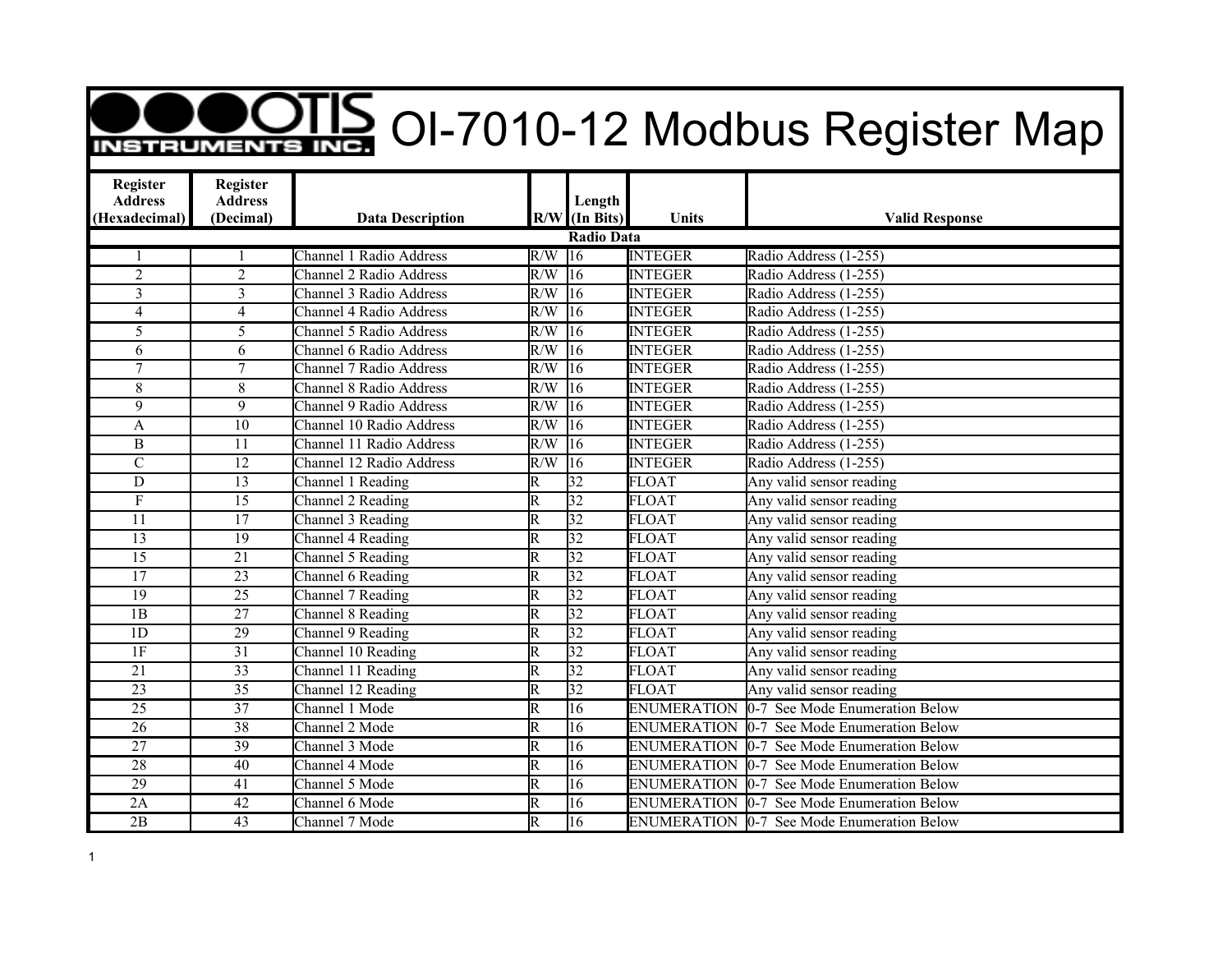| 2C              | 44              | Channel 8 Mode                    | $\overline{\mathsf{R}}$ | 16              |                    | ENUMERATION 0-7 See Mode Enumeration Below                         |
|-----------------|-----------------|-----------------------------------|-------------------------|-----------------|--------------------|--------------------------------------------------------------------|
| $\overline{2D}$ | $\overline{45}$ | Channel 9 Mode                    | $\overline{\mathrm{R}}$ | $\overline{16}$ |                    | ENUMERATION 0-7 See Mode Enumeration Below                         |
| 2E              | 46              | Channel 10 Mode                   | $\overline{\mathrm{R}}$ | 16              |                    | ENUMERATION 0-7 See Mode Enumeration Below                         |
| 2F              | $\overline{47}$ | Channel 11 Mode                   | R                       | $\overline{16}$ |                    | ENUMERATION 0-7 See Mode Enumeration Below                         |
| $\overline{30}$ | 48              | Channel 12 Mode                   | $\overline{\mathsf{R}}$ | 16              | <b>ENUMERATION</b> | 0-7 See Mode Enumeration Below                                     |
| $\overline{31}$ | $\overline{49}$ | Channel 1 Battery                 | $\overline{\mathsf{R}}$ | 32              | <b>FLOAT</b>       | Sensor Input Voltage( $\ge$ = 0.0)                                 |
| $\overline{33}$ | $\overline{51}$ | Channel 2 Battery                 | $\overline{\mathsf{R}}$ | 32              | <b>FLOAT</b>       | Sensor Input Voltage $(>= 0.0)$                                    |
| $\overline{35}$ | $\overline{53}$ | Channel 3 Battery                 | $\overline{\mathsf{R}}$ | 32              | <b>FLOAT</b>       | Sensor Input Voltage( $\geq 0.0$ )                                 |
| 37              | $\overline{55}$ | Channel 4 Battery                 | $\overline{\mathsf{R}}$ | 32              | FLOAT              | Sensor Input Voltage( $\geq 0.0$ )                                 |
| 39              | $\overline{57}$ | Channel 5 Battery                 | $\overline{\mathsf{R}}$ | $ 32\rangle$    | FLOAT              | Sensor Input Voltage $(>= 0.0)$                                    |
| $\overline{3B}$ | 59              | Channel 6 Battery                 | $\overline{\mathrm{R}}$ | $\overline{32}$ | <b>FLOAT</b>       | Sensor Input Voltage( $\geq 0.0$ )                                 |
| 3D              | 61              | Channel 7 Battery                 | $\overline{\text{R}}$   | 32              | <b>FLOAT</b>       | Sensor Input Voltage( $\geq 0.0$ )                                 |
| 3F              | 63              | Channel 8 Battery                 | $\overline{\mathrm{R}}$ | $\overline{32}$ | <b>FLOAT</b>       | Sensor Input Voltage( $\geq 0.0$ )                                 |
| 41              | 65              | Channel 9 Battery                 | $\overline{\mathsf{R}}$ | $\overline{32}$ | <b>FLOAT</b>       | Sensor Input Voltage $(>= 0.0)$                                    |
| 43              | $\overline{67}$ | Channel 10 Battery                | $\overline{\mathsf{R}}$ | 32              | <b>FLOAT</b>       | Sensor Input Voltage( $\geq 0.0$ )                                 |
| $\overline{45}$ | 69              | Channel 11 Battery                | $\overline{\mathsf{R}}$ | $\overline{32}$ | <b>FLOAT</b>       | Sensor Input Voltage( $\geq 0.0$ )                                 |
| 47              | 71              | Channel 12 Battery                | $\overline{\mathsf{R}}$ | $\overline{32}$ | FLOAT              | Sensor Input Voltage $(>= 0.0)$                                    |
| 49              | $\overline{73}$ | Channel 1 Sec Since Last Message  | $\overline{\mathbb{R}}$ | $\overline{16}$ | <b>INTEGER</b>     | $-1-32768$ Seconds, $-1 =$ no transmissions. Staying $0 =$ timeout |
| 4A              | $\overline{74}$ | Channel 2 Sec Since Last Message  | $\overline{\mathbb{R}}$ | $\overline{16}$ | <b>INTEGER</b>     | $-1-32768$ Seconds, $-1 =$ no transmissions. Staying $0 =$ timeout |
| $\overline{AB}$ | $\overline{75}$ | Channel 3 Sec Since Last Message  | $\overline{\mathsf{R}}$ | 16              | <b>INTEGER</b>     | $-1-32768$ Seconds, $-1 =$ no transmissions. Staying $0 =$ timeout |
| 4C              | $\overline{76}$ | Channel 4 Sec Since Last Message  | $\overline{\mathsf{R}}$ | $\overline{16}$ | <b>INTEGER</b>     | $-1-32768$ Seconds, $-1 =$ no transmissions. Staying $0 =$ timeout |
| $\overline{4D}$ | 77              | Channel 5 Sec Since Last Message  | $\overline{\mathrm{R}}$ | $\overline{16}$ | <b>INTEGER</b>     | $-1-32768$ Seconds, $-1 =$ no transmissions. Staying $0 =$ timeout |
| 4E              | 78              | Channel 6 Sec Since Last Message  | $\overline{\mathbb{R}}$ | 16              | <b>INTEGER</b>     | $-1-32768$ Seconds, $-1 =$ no transmissions. Staying $0 =$ timeout |
| 4F              | 79              | Channel 7 Sec Since Last Message  | $\overline{\mathbb{R}}$ | $\overline{16}$ | <b>INTEGER</b>     | $-1-32768$ Seconds, $-1 =$ no transmissions. Staying $0 =$ timeout |
| $\overline{50}$ | 80              | Channel 8 Sec Since Last Message  | $\overline{\mathbb{R}}$ | $\overline{16}$ | <b>INTEGER</b>     | $-1-32768$ Seconds, $-1 =$ no transmissions. Staying $0 =$ timeout |
| $\overline{51}$ | 81              | Channel 9 Sec Since Last Message  | $\overline{\mathsf{R}}$ | 16              | <b>INTEGER</b>     | $-1-32768$ Seconds, $-1 =$ no transmissions. Staying $0 =$ timeout |
| $\overline{52}$ | 82              | Channel 10 Sec Since Last Message | $\overline{\mathbb{R}}$ | $\overline{16}$ | <b>INTEGER</b>     | $-1-32768$ Seconds, $-1 =$ no transmissions. Staying $0 =$ timeout |
| $\overline{53}$ | 83              | Channel 11 Sec Since Last Message | $\overline{\mathsf{R}}$ | 16              | <b>INTEGER</b>     | $-1-32768$ Seconds, $-1$ = no transmissions. Staying $0 =$ timeout |
| $\overline{54}$ | 84              | Channel 12 Sec Since Last Message | R                       | 16              | <b>INTEGER</b>     | $-1-32768$ Seconds, $-1 =$ no transmissions. Staying $0 =$ timeout |
| $\overline{55}$ | 85              | Channel 1 Sensor Type             | $\overline{\mathsf{R}}$ | $\overline{16}$ | <b>ENUMERATION</b> | 0-31 See Sensor Type Enumeration Below                             |
| $\overline{56}$ | 86              | Channel 2 Sensor Type             | $\overline{\mathsf{R}}$ | $\overline{16}$ |                    | ENUMERATION 0-31 See Sensor Type Enumeration Below                 |
| 57              | 87              | Channel 3 Sensor Type             | $\overline{\mathsf{R}}$ | 16              |                    | ENUMERATION 0-31 See Sensor Type Enumeration Below                 |
| $\overline{58}$ | 88              | Channel 4 Sensor Type             | $\overline{\mathrm{R}}$ | $\overline{16}$ |                    | ENUMERATION 0-31 See Sensor Type Enumeration Below                 |
| 59              | 89              | Channel 5 Sensor Type             | $\overline{\mathsf{R}}$ | 16              |                    | ENUMERATION 0-31 See Sensor Type Enumeration Below                 |
| 5A              | $\overline{90}$ | Channel 6 Sensor Type             | $\overline{\mathsf{R}}$ | 16              |                    | ENUMERATION 0-31 See Sensor Type Enumeration Below                 |
| $\overline{5B}$ | 91              | Channel 7 Sensor Type             | $\overline{\mathsf{R}}$ | $\overline{16}$ | <b>ENUMERATION</b> | 0-31 See Sensor Type Enumeration Below                             |
| 5C              | 92              | Channel 8 Sensor Type             | $\overline{\mathsf{R}}$ | $\overline{16}$ | <b>ENUMERATION</b> | 0-31 See Sensor Type Enumeration Below                             |
| 5D              | 93              | Channel 9 Sensor Type             | $\overline{R}$          | 16              |                    | ENUMERATION 0-31 See Sensor Type Enumeration Below                 |
| $\overline{5E}$ | $\overline{94}$ | Channel 10 Sensor Type            | $\overline{\mathsf{R}}$ | $\overline{16}$ |                    | ENUMERATION 0-31 See Sensor Type Enumeration Below                 |
| 5F              | 95              | Channel 11 Sensor Type            | R                       | $\overline{16}$ |                    | ENUMERATION 0-31 See Sensor Type Enumeration Below                 |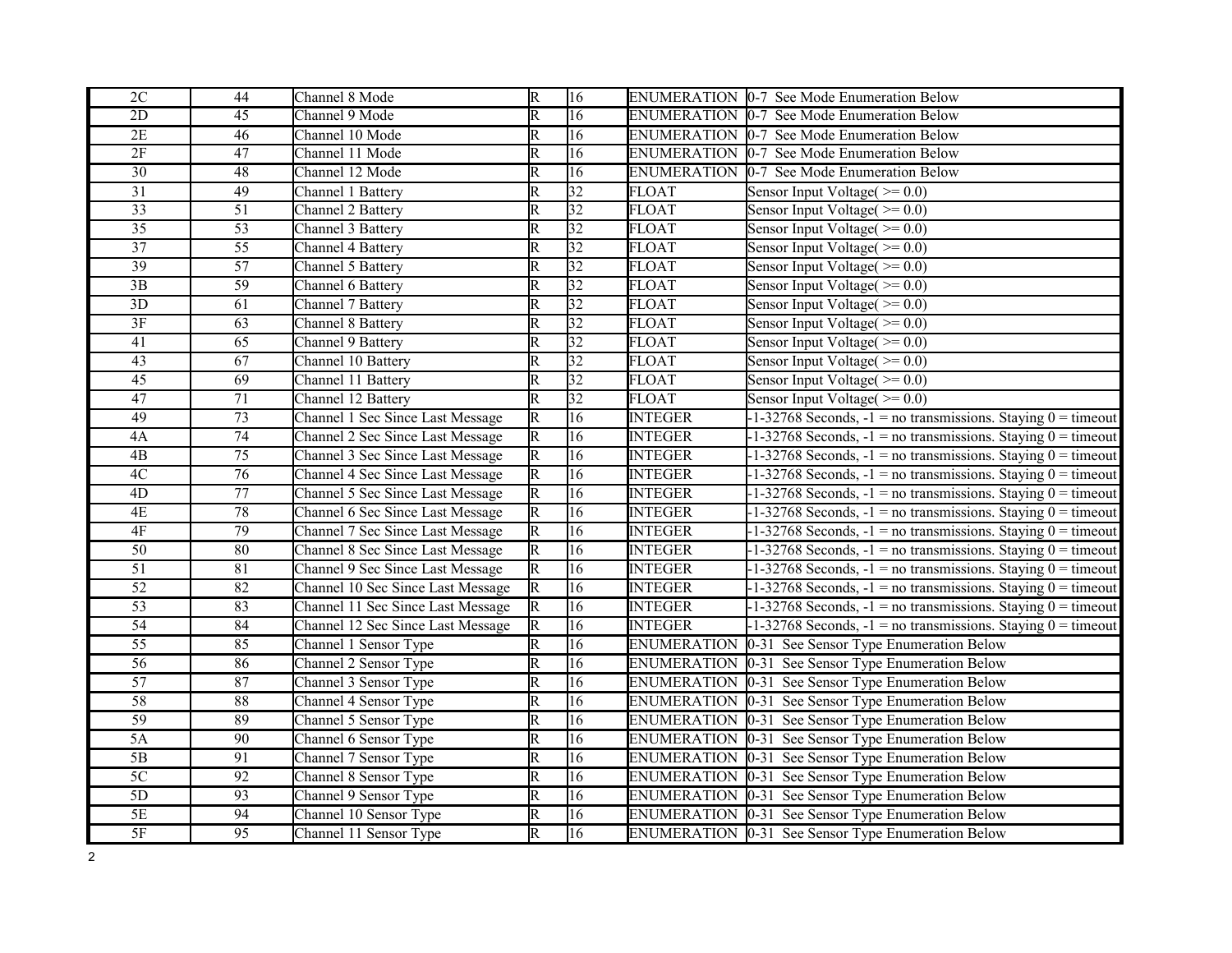| 60              | 96               | Channel 12 Sensor Type   | $\overline{R}$          | 16              | ENUMERATION 0-31 See Sensor Type Enumeration Below       |
|-----------------|------------------|--------------------------|-------------------------|-----------------|----------------------------------------------------------|
| 61              | $\overline{97}$  | Channel 1 Gas Type       | $\overline{\mathrm{R}}$ | $\overline{16}$ | ENUMERATION 0-127 See Gas Enumeration below              |
| 62              | 98               | Channel 2 Gas Type       | $\mathbb R$             | $\overline{16}$ | ENUMERATION 0-127 See Gas Enumeration below              |
| $\overline{63}$ | 99               | Channel 3 Gas Type       | $\overline{\text{R}}$   | 16              | ENUMERATION 0-127 See Gas Enumeration below              |
| 64              | 100              | Channel 4 Gas Type       | $\overline{\mathrm{R}}$ | 16              | ENUMERATION 0-127 See Gas Enumeration below              |
| 65              | 101              | Channel 5 Gas Type       | $\overline{\mathrm{R}}$ | 16              | ENUMERATION 0-127 See Gas Enumeration below              |
| 66              | 102              | Channel 6 Gas Type       | $\mathbb R$             | 16              | ENUMERATION 0-127 See Gas Enumeration below              |
| 67              | 103              | Channel 7 Gas Type       | $\overline{\mathrm{R}}$ | $\overline{16}$ | ENUMERATION 0-127 See Gas Enumeration below              |
| 68              | 104              | Channel 8 Gas Type       | $\overline{\mathrm{R}}$ | 16              | ENUMERATION 0-127 See Gas Enumeration below              |
| 69              | 105              | Channel 9 Gas Type       | $\overline{\mathrm{R}}$ | 16              | ENUMERATION 0-127 See Gas Enumeration below              |
| 6A              | 106              | Channel 10 Gas Type      | $\mathbb R$             | $\overline{16}$ | ENUMERATION 0-127 See Gas Enumeration below              |
| 6B              | 107              | Channel 11 Gas Type      | R                       | 16              | ENUMERATION 0-127 See Gas Enumeration below              |
| 6C              | 108              | Channel 12 Gas Type      | $\overline{\mathsf{R}}$ | 16              | ENUMERATION 0-127 See Gas Enumeration below              |
| 6D              | 109              | Channel 1 Fault          | $\overline{\mathsf{R}}$ | 16              | ENUMERATION 0-15 See Fault Enumeration below             |
| 6E              | 110              | Channel 2 Fault          | $\overline{\text{R}}$   | 16              | ENUMERATION 0-15 See Fault Enumeration below             |
| 6F              | 111              | Channel 3 Fault          | $\overline{\mathrm{R}}$ | $\overline{16}$ | ENUMERATION 0-15 See Fault Enumeration below             |
| $\overline{70}$ | 112              | Channel 4 Fault          | $\overline{\mathrm{R}}$ | $\overline{16}$ | ENUMERATION 0-15 See Fault Enumeration below             |
| 71              | 113              | Channel 5 Fault          | $\overline{\mathsf{R}}$ | $\overline{16}$ | ENUMERATION 0-15 See Fault Enumeration below             |
| $\overline{72}$ | 114              | Channel 6 Fault          | $\overline{\mathsf{R}}$ | $\overline{16}$ | ENUMERATION 0-15 See Fault Enumeration below             |
| $\overline{73}$ | $\overline{115}$ | Channel 7 Fault          | $\overline{\mathrm{R}}$ | $\overline{16}$ | <b>ENUMERATION 0-15 See Fault Enumeration below</b>      |
| 74              | 116              | Channel 8 Fault          | $\overline{\mathsf{R}}$ | 16              | ENUMERATION 0-15 See Fault Enumeration below             |
| $\overline{75}$ | 117              | Channel 9 Fault          | $\overline{\mathsf{R}}$ | $\overline{16}$ | <b>ENUMERATION 0-15 See Fault Enumeration below</b>      |
| $\overline{76}$ | 118              | Channel 10 Fault         | $\overline{\mathsf{R}}$ | $\overline{16}$ | ENUMERATION 0-15 See Fault Enumeration below             |
| $\overline{77}$ | 119              | Channel 11 Fault         | $\overline{\mathsf{R}}$ | 16              | ENUMERATION 0-15 See Fault Enumeration below             |
| $\overline{78}$ | 120              | Channel 12 Fault         | $\overline{\mathsf{R}}$ | $\overline{16}$ | ENUMERATION 0-15 See Fault Enumeration below             |
| 79              | $\overline{121}$ | Channel 1 On/Off         | R/W                     | $ 16\rangle$    | ENUMERATION $\vert 0-1, 0 \vert$ means off, 1 means on   |
| 7A              | 122              | Channel 2 On/Off         | R/W                     | $ 16\rangle$    | ENUMERATION $\vert 0-1, 0 \vert$ means off, 1 means on   |
| $\overline{7B}$ | 123              | Channel 3 On/Off         | R/W                     | 16              | ENUMERATION $\vert 0 - 1$ , 0 means off, 1 means on      |
| $7\mathrm{C}$   | 124              | Channel 4 On/Off         | R/W                     | 16              | ENUMERATION $\vert 0 - 1$ , 0 means off, 1 means on      |
| $\overline{7D}$ | 125              | Channel 5 On/Off         | $R/W$ 16                |                 | ENUMERATION $\vert 0-1, 0 \vert$ means off, 1 means on   |
| 7E              | 126              | Channel 6 On/Off         | $R/W$ 16                |                 | ENUMERATION $[0 - 1, 0$ means off, 1 means on            |
| $\overline{7F}$ | 127              | Channel 7 On/Off         | $R/W$ 16                |                 | ENUMERATION $\vert 0-1, 0 \vert$ means off, 1 means on   |
| 80              | 128              | Channel 8 On/Off         | $R/W$ 16                |                 | ENUMERATION $[0 - 1, 0$ means off, 1 means on            |
| 81              | $\overline{129}$ | Channel 9 On/Off         | R/W                     | $\sqrt{16}$     | ENUMERATION $\vert 0-1, 0 \vert$ means off, 1 means on   |
| 82              | 130              | Channel 10 On/Off        | R/W                     | 16              | ENUMERATION $[0 - 1, 0$ means off, 1 means on            |
| 83              | 131              | Channel 11 On/Off        | R/W                     | 16              | ENUMERATION $\vert 0-1, 0 \vert$ means off, 1 means on   |
| 84              | 132              | Channel 12 On/Off        | R/W                     | 16              | ENUMERATION $\vert 0-1, 0 \vert$ means off, 1 means on   |
| 85              | 133              | Channel 1 Relay 1 On/Off | R/W                     | 16              | ENUMERATION $\vert 0-1, 0 \vert$ means off, 1 means on   |
| 86              | 134              | Channel 2 Relay 1 On/Off | R/W                     | 16              | ENUMERATION $\vert 0-1, 0 \vert$ means off, 1 means on   |
| 87              | 135              | Channel 3 Relay 1 On/Off | $R/W$ 16                |                 | ENUMERATION $\vert 0-1, 0 \rangle$ means off, 1 means on |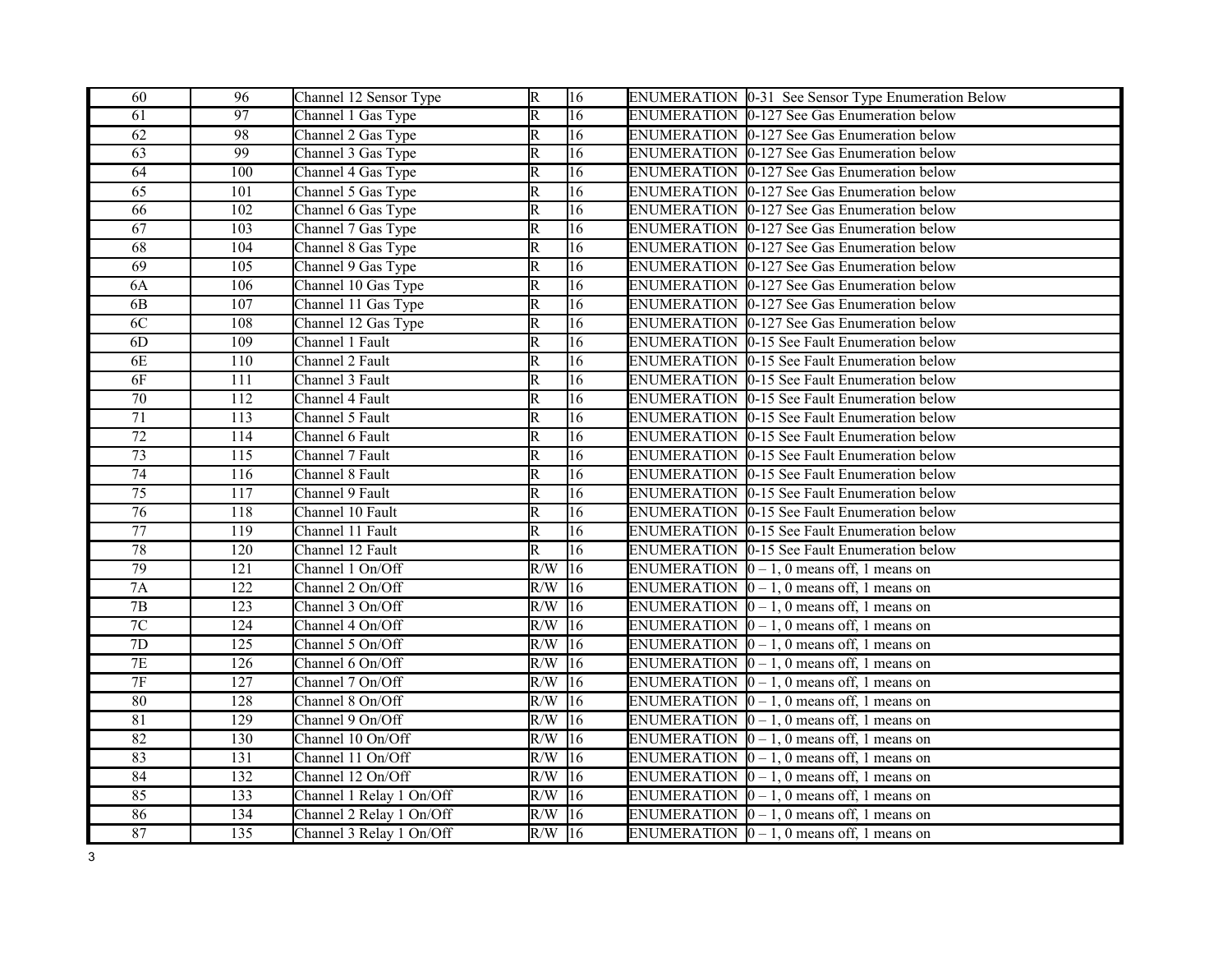| 88                     | 136              | Channel 4 Relay 1 On/Off        | $R/W$ 16                |                    | ENUMERATION $\vert 0-1, 0 \vert$ means off, 1 means on           |
|------------------------|------------------|---------------------------------|-------------------------|--------------------|------------------------------------------------------------------|
| 89                     | 137              | Channel 5 Relay 1 On/Off        | $R/W$ 16                |                    | ENUMERATION $\vert 0 - 1, 0 \vert$ means off, 1 means on         |
| <b>8A</b>              | 138              | Channel 6 Relay 1 On/Off        | $R/W$ 16                |                    | ENUMERATION $\vert 0-1, 0 \vert$ means off, 1 means on           |
| 8B                     | 139              | Channel 7 Relay 1 On/Off        | R/W<br>$ 16\rangle$     |                    | ENUMERATION $[0 - 1, 0$ means off, 1 means on                    |
| 8C                     | 140              | Channel 8 Relay 1 On/Off        | R/W<br> 16              |                    | ENUMERATION $[0 - 1, 0$ means off, 1 means on                    |
| 8D                     | 141              | Channel 9 Relay 1 On/Off        | R/W<br>16               |                    | ENUMERATION $\vert 0 - 1$ , 0 means off, 1 means on              |
| 8E                     | 142              | Channel 10 Relay 1 On/Off       | R/W<br>16               |                    | ENUMERATION $\vert 0-1, 0 \vert$ means off, 1 means on           |
| $8F$                   | 143              | Channel 11 Relay 1 On/Off       | $ 16\rangle$<br>R/W     |                    | ENUMERATION $\vert 0-1, 0 \vert$ means off, 1 means on           |
| 90                     | 144              | Channel 12 Relay 1 On/Off       | R/W<br>16               |                    | ENUMERATION $[0 - 1, 0$ means off, 1 means on                    |
| 91                     | 145              | Channel 1 Relay 1 High/Low      | R/W<br>16               |                    | ENUMERATION $\vert 0 - 1 \vert$ , 0 means low, 1 means high      |
| 92                     | 146              | Channel 2 Relay 1 High/Low      | $\overline{R/W}$<br> 16 |                    | ENUMERATION $\vert 0 - 1 \vert$ , 0 means low, 1 means high      |
| 93                     | 147              | Channel 3 Relay 1 High/Low      | R/W<br>16               |                    | ENUMERATION $\vert 0 - 1 \vert$ , 0 means low, 1 means high      |
| 94                     | 148              | Channel 4 Relay 1 High/Low      | R/W<br>16               |                    | ENUMERATION $\vert 0 - 1 \vert$ , 0 means low, 1 means high      |
| $\overline{95}$        | 149              | Channel 5 Relay 1 High/Low      | R/W<br>16               |                    | ENUMERATION $\vert 0 - 1 \vert$ , 0 means low, 1 means high      |
| $\overline{96}$        | 150              | Channel 6 Relay 1 High/Low      | R/W<br>$ 16\rangle$     |                    | ENUMERATION $\vert 0 - 1 \vert$ , 0 means low, 1 means high      |
| 97                     | 151              | Channel 7 Relay 1 High/Low      | 16<br>R/W               |                    | ENUMERATION $\vert 0 - 1 \vert$ , 0 means low, 1 means high      |
| 98                     | $\overline{152}$ | Channel 8 Relay 1 High/Low      | R/W<br>$ 16\rangle$     |                    | ENUMERATION $\vert 0 - 1 \vert$ , 0 means low, 1 means high      |
| 99                     | 153              | Channel 9 Relay 1 High/Low      | R/W<br> 16              |                    | ENUMERATION $\vert 0 - 1 \vert$ , 0 means low, 1 means high      |
| <b>9A</b>              | 154              | Channel 10 Relay 1 High/Low     | R/W<br>$ 16\rangle$     |                    | ENUMERATION $\vert 0 - 1 \vert$ , 0 means low, 1 means high      |
| 9B                     | 155              | Channel 11 Relay 1 High/Low     | R/W<br>16               |                    | ENUMERATION $\vert 0 - 1 \vert$ , 0 means low, 1 means high      |
| 9C                     | 156              | Channel 12 Relay 1 High/Low     | R/W<br> 16              |                    | ENUMERATION $\vert 0 - 1 \vert$ , 0 means low, 1 means high      |
| 9D                     | 157              | Channel 1 Relay 1 Set Point     | R/W<br>$\sqrt{32}$      | <b>FLOAT</b>       | Any number 65000 or less and higher than 0                       |
| $9F$                   | 159              | Channel 2 Relay 1 Set Point     | $\sqrt{32}$<br>R/W      | <b>FLOAT</b>       | Any number 65000 or less and higher than 0                       |
| A1                     | 161              | Channel 3 Relay 1 Set Point     | 32 <br>R/W              | <b>FLOAT</b>       | Any number 65000 or less and higher than 0                       |
| A <sub>3</sub>         | 163              | Channel 4 Relay 1 Set Point     | $R/W$ 32                | <b>FLOAT</b>       | Any number 65000 or less and higher than 0                       |
| A <sub>5</sub>         | $\overline{165}$ | Channel 5 Relay 1 Set Point     | R/W<br>$\sqrt{32}$      | <b>FLOAT</b>       | Any number 65000 or less and higher than 0                       |
| A7                     | 167              | Channel 6 Relay 1 Set Point     | R/W<br>$\sqrt{32}$      | <b>FLOAT</b>       | Any number 65000 or less and higher than 0                       |
| A9                     | 169              | Channel 7 Relay 1 Set Point     | $R/W$ 32                | <b>FLOAT</b>       | Any number 65000 or less and higher than 0                       |
| $\mathbf{A}\mathbf{B}$ | 171              | Channel 8 Relay 1 Set Point     | $R/W$ 32                | <b>FLOAT</b>       | Any number 65000 or less and higher than 0                       |
| ${\rm AD}$             | 173              | Channel 9 Relay 1 Set Point     | $R/W$ 32                | <b>FLOAT</b>       | Any number 65000 or less and higher than 0                       |
| AF                     | $\overline{175}$ | Channel 10 Relay 1 Set Point    | $R/W$ 32                | <b>FLOAT</b>       | Any number 65000 or less and higher than 0                       |
| B1                     | 177              | Channel 11 Relay 1 Set Point    | 32<br>R/W               | <b>FLOAT</b>       | Any number 65000 or less and higher than 0                       |
| $\overline{B3}$        | 179              | Channel 12 Relay 1 Set Point    | $\overline{32}$<br>R/W  | <b>FLOAT</b>       | Any number 65000 or less and higher than 0                       |
| $\overline{B5}$        | 181              | Channel 1 Relay 1 Latch/Unlatch | R/W<br> 16              | <b>ENUMERATION</b> | $ 0 - 1 $ , 0 means unlatch, 1 means latch                       |
| <b>B6</b>              | 182              | Channel 2 Relay 1 Latch/Unlatch | R/W<br>16               | <b>ENUMERATION</b> | $0 - 1$ , 0 means unlatch, 1 means latch                         |
| $\rm B7$               | 183              | Channel 3 Relay 1 Latch/Unlatch | R/W<br>16               | <b>ENUMERATION</b> | $ 0 - 1 $ , 0 means unlatch, 1 means latch                       |
| ${\bf B8}$             | 184              | Channel 4 Relay 1 Latch/Unlatch | R/W<br>16               |                    | ENUMERATION $\vert 0 - 1 \vert$ , 0 means unlatch, 1 means latch |
| <b>B9</b>              | 185              | Channel 5 Relay 1 Latch/Unlatch | R/W<br>$ 16\rangle$     |                    | ENUMERATION 0 - 1,0 means unlatch, 1 means latch                 |
| BA                     | 186              | Channel 6 Relay 1 Latch/Unlatch | 16<br>R/W               |                    | ENUMERATION $\vert 0 - 1 \vert$ , 0 means unlatch, 1 means latch |
| BB                     | 187              | Channel 7 Relay 1 Latch/Unlatch | $R/W$ 16                |                    | ENUMERATION $\vert 0 - 1 \vert$ , 0 means unlatch, 1 means latch |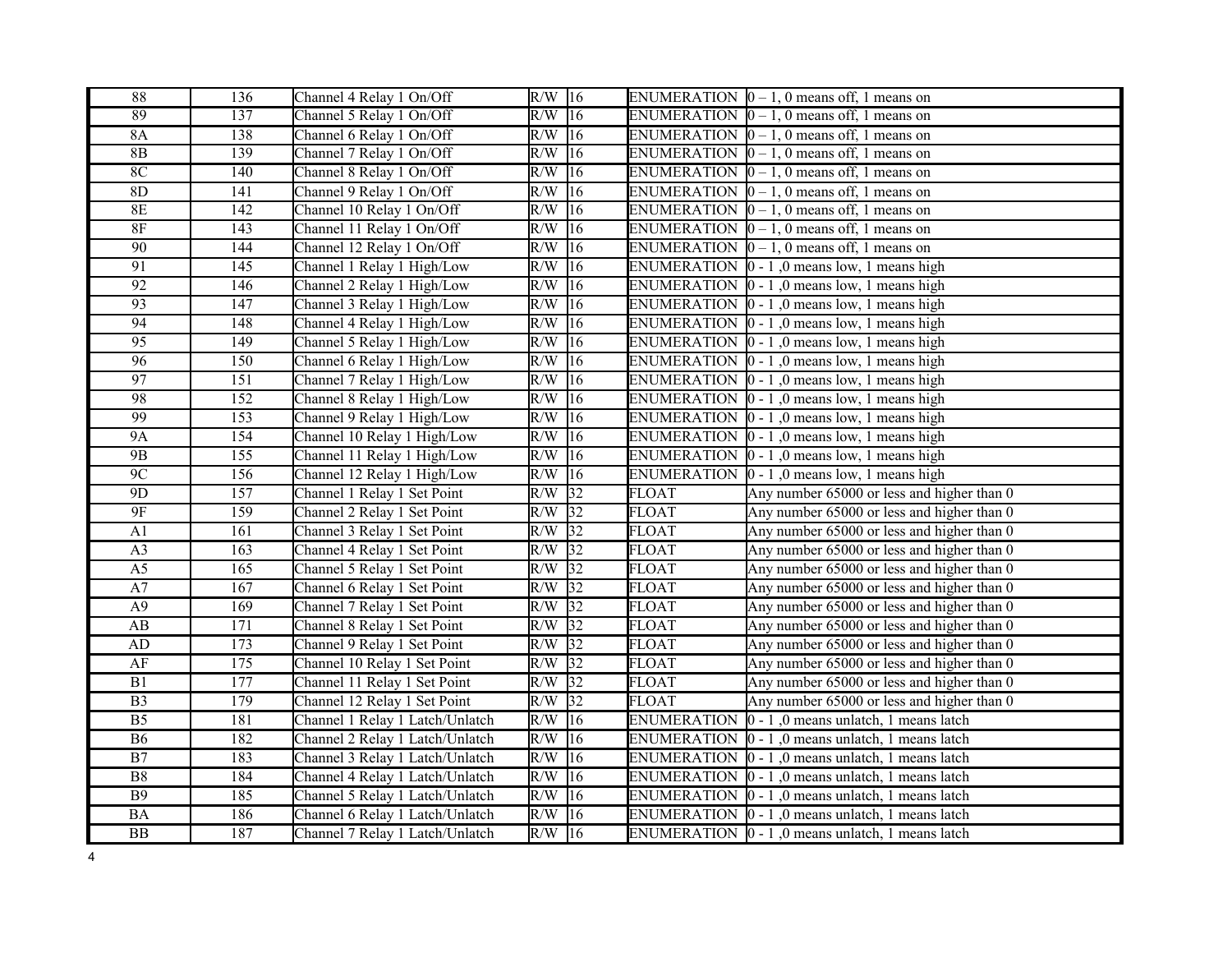| $\rm BC$               | 188              | Channel 8 Relay 1 Latch/Unlatch  | $R/W$ 16 |                 |                    | ENUMERATION  0 - 1,0 means unlatch, 1 means latch                |
|------------------------|------------------|----------------------------------|----------|-----------------|--------------------|------------------------------------------------------------------|
| BD                     | 189              | Channel 9 Relay 1 Latch/Unlatch  | R/W      | 16              |                    | ENUMERATION $\vert 0 - 1 \vert$ , 0 means unlatch, 1 means latch |
| BE                     | 190              | Channel 10 Relay 1 Latch/Unlatch | R/W      | $ 16\rangle$    |                    | ENUMERATION $\vert 0 - 1 \vert$ , 0 means unlatch, 1 means latch |
| BF                     | 191              | Channel 11 Relay 1 Latch/Unlatch | R/W      | $ 16\rangle$    |                    | ENUMERATION $\vert 0 - 1 \vert$ , 0 means unlatch, 1 means latch |
| $\overline{C}0$        | 192              | Channel 12 Relay 1 Latch/Unlatch | R/W      | 16              | <b>ENUMERATION</b> | $ 0 - 1 $ , 0 means unlatch, 1 means latch                       |
| $\overline{C1}$        | 193              | Channel 1 Relay 2 On/Off         | R/W      | 16              |                    | ENUMERATION $\vert 0-1, 0 \rangle$ means off, 1 means on         |
| C2                     | 194              | Channel 2 Relay 2 On/Off         | R/W      | 16              |                    | ENUMERATION $\vert 0 - 1$ , 0 means off, 1 means on              |
| $\overline{C3}$        | 195              | Channel 3 Relay 2 On/Off         | R/W      | 16              |                    | ENUMERATION $\vert 0-1, 0 \vert$ means off, 1 means on           |
| $\overline{C4}$        | 196              | Channel 4 Relay 2 On/Off         | R/W      | 16              |                    | ENUMERATION $[0 - 1, 0$ means off, 1 means on                    |
| $\overline{\text{C5}}$ | 197              | Channel 5 Relay 2 On/Off         | R/W      | 16              |                    | ENUMERATION $\vert 0 - 1, 0 \rangle$ means off, 1 means on       |
| $\overline{C6}$        | 198              | Channel 6 Relay 2 On/Off         | R/W      | $\overline{16}$ |                    | ENUMERATION $\vert 0-1, 0 \vert$ means off, 1 means on           |
| $\overline{C7}$        | 199              | Channel 7 Relay 2 On/Off         | R/W      | $ 16\rangle$    |                    | ENUMERATION $[0 - 1, 0$ means off, 1 means on                    |
| C8                     | 200              | Channel 8 Relay 2 On/Off         | R/W      | 16              |                    | ENUMERATION $\vert 0 - 1, 0 \rangle$ means off, 1 means on       |
| $\overline{C9}$        | 201              | Channel 9 Relay 2 On/Off         | R/W      | 16              |                    | ENUMERATION $[0 - 1, 0$ means off, 1 means on                    |
| CA                     | 202              | Channel 10 Relay 2 On/Off        | R/W      | 16              |                    | ENUMERATION $[0 - 1, 0$ means off, 1 means on                    |
| $\overline{\text{CB}}$ | 203              | Channel 11 Relay 2 On/Off        | R/W      | 16              |                    | ENUMERATION $\vert 0-1, 0 \rangle$ means off, 1 means on         |
| $\overline{CC}$        | 204              | Channel 12 Relay 2 On/Off        | R/W      | 16              |                    | ENUMERATION $[0 - 1, 0$ means off, 1 means on                    |
| CD                     | 205              | Channel 1 Relay 2 High/Low       | R/W      | 16              |                    | ENUMERATION $\vert 0 - 1 \vert$ , 0 means low, 1 means high      |
| CE                     | 206              | Channel 2 Relay 2 High/Low       | R/W      | $ 16\rangle$    |                    | ENUMERATION $\vert 0 - 1 \vert$ , 0 means low, 1 means high      |
| $\overline{\text{CF}}$ | $\overline{207}$ | Channel 3 Relay 2 High/Low       | R/W      | 16              |                    | ENUMERATION $\vert 0 - 1 \vert$ , 0 means low, 1 means high      |
| D <sub>0</sub>         | 208              | Channel 4 Relay 2 High/Low       | R/W      | $ 16\rangle$    |                    | ENUMERATION $\vert 0 - 1 \vert$ , 0 means low, 1 means high      |
| D1                     | 209              | Channel 5 Relay 2 High/Low       | R/W      | 16              |                    | ENUMERATION $\vert 0 - 1 \vert$ , 0 means low, 1 means high      |
| $\overline{D2}$        | $\overline{210}$ | Channel 6 Relay 2 High/Low       | R/W      | $ 16\rangle$    |                    | ENUMERATION $\vert 0 - 1 \vert$ , 0 means low, 1 means high      |
| $\overline{D3}$        | 211              | Channel 7 Relay 2 High/Low       | R/W      | $ 16\rangle$    |                    | ENUMERATION $\vert 0 - 1 \vert$ , 0 means low, 1 means high      |
| $\overline{D4}$        | $\overline{212}$ | Channel 8 Relay 2 High/Low       | R/W      | $ 16\rangle$    |                    | ENUMERATION $\vert 0 - 1 \vert$ , 0 means low, 1 means high      |
| $\overline{D5}$        | $\overline{213}$ | Channel 9 Relay 2 High/Low       | R/W      | 16              | <b>ENUMERATION</b> | $ 0 - 1 $ , 0 means low, 1 means high                            |
| D6                     | 214              | Channel 10 Relay 2 High/Low      | R/W      | $ 16\rangle$    | <b>ENUMERATION</b> | $ 0 - 1 $ , 0 means low, 1 means high                            |
| $\overline{D7}$        | $\overline{215}$ | Channel 11 Relay 2 High/Low      | R/W      | 16              | <b>ENUMERATION</b> | $ 0 - 1 $ , 0 means low, 1 means high                            |
| $\mathbf{D}8$          | 216              | Channel 12 Relay 2 High/Low      | R/W      | 16              | <b>ENUMERATION</b> | $ 0 - 1 $ , 0 means low, 1 means high                            |
| $\overline{D9}$        | 217              | Channel 1 Relay 2 Set Point      | R/W      | 32              | <b>FLOAT</b>       | Any number 65000 or less and higher than 0                       |
| DB                     | 219              | Channel 2 Relay 2 Set Point      | $R/W$ 32 |                 | FLOAT              | Any number 65000 or less and higher than 0                       |
| $\rm DD$               | 221              | Channel 3 Relay 2 Set Point      | $R/W$ 32 |                 | <b>FLOAT</b>       | Any number 65000 or less and higher than 0                       |
| DF                     | 223              | Channel 4 Relay 2 Set Point      | $R/W$ 32 |                 | <b>FLOAT</b>       | Any number 65000 or less and higher than 0                       |
| E1                     | $\overline{225}$ | Channel 5 Relay 2 Set Point      | R/W      | 32              | <b>FLOAT</b>       | Any number 65000 or less and higher than 0                       |
| E3                     | $\overline{227}$ | Channel 6 Relay 2 Set Point      | R/W      | 32              | <b>FLOAT</b>       | Any number 65000 or less and higher than 0                       |
| E5                     | 229              | Channel 7 Relay 2 Set Point      | $R/W$ 32 |                 | <b>FLOAT</b>       | Any number 65000 or less and higher than 0                       |
| E7                     | 231              | Channel 8 Relay 2 Set Point      | $R/W$ 32 |                 | <b>FLOAT</b>       | Any number 65000 or less and higher than 0                       |
| $\mathrm{E}9$          | 233              | Channel 9 Relay 2 Set Point      | $R/W$ 32 |                 | <b>FLOAT</b>       | Any number 65000 or less and higher than 0                       |
| $\overline{\text{EB}}$ | $\overline{235}$ | Channel 10 Relay 2 Set Point     | $R/W$ 32 |                 | <b>FLOAT</b>       | Any number 65000 or less and higher than 0                       |
| ED                     | 237              | Channel 11 Relay 2 Set Point     | $R/W$ 32 |                 | <b>FLOAT</b>       | Any number 65000 or less and higher than 0                       |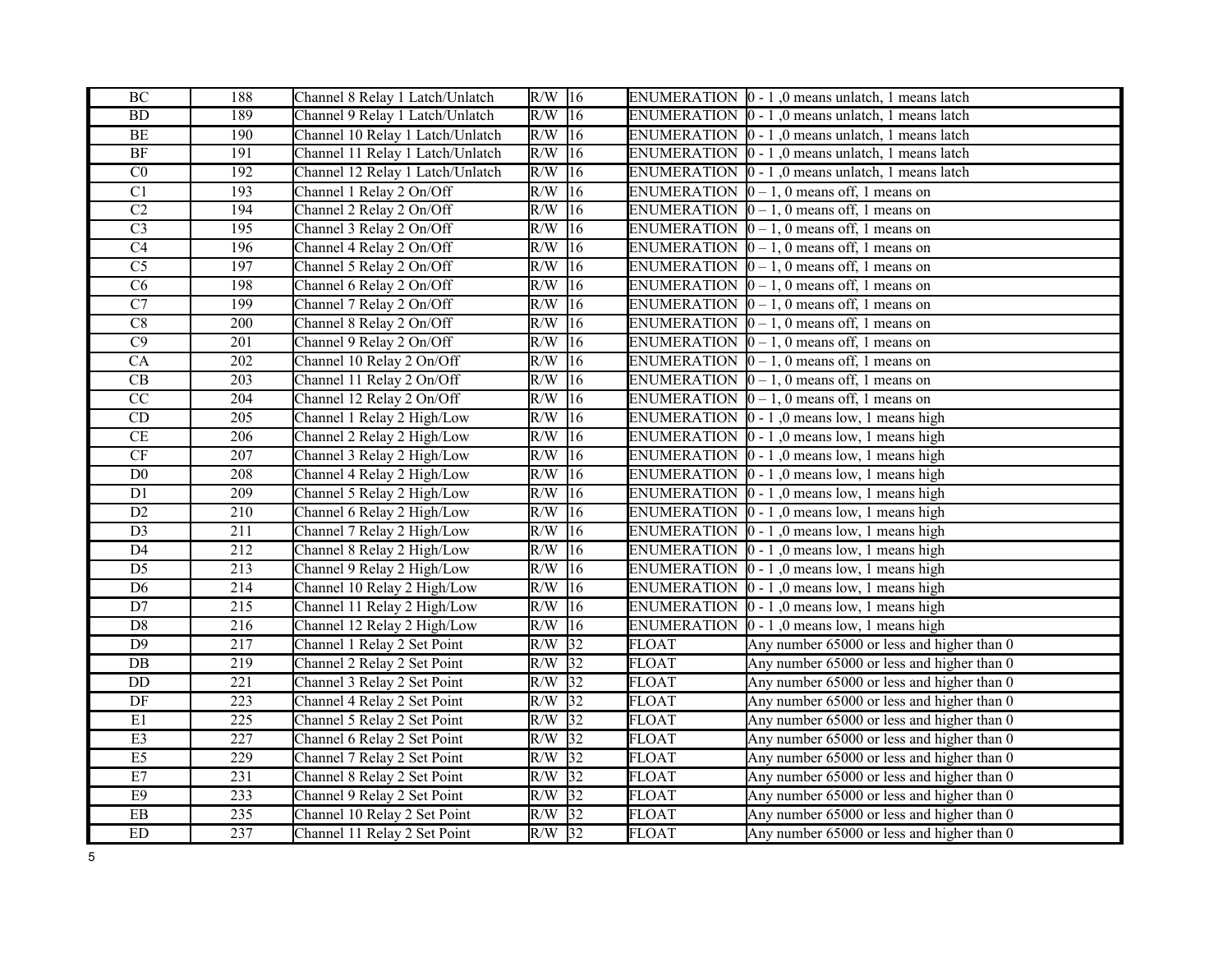| EF                     | 239              | Channel 12 Relay 2 Set Point     | $R/W$ 32            |                 | <b>FLOAT</b>       | Any number 65000 or less and higher than 0                       |
|------------------------|------------------|----------------------------------|---------------------|-----------------|--------------------|------------------------------------------------------------------|
| $\overline{F1}$        | $\overline{241}$ | Channel 1 Relay 2 Latch/Unlatch  | $R/W$ 16            |                 | <b>ENUMERATION</b> | $ 0 - 1 $ , 0 means unlatch, 1 means latch                       |
| F2                     | $\overline{242}$ | Channel 2 Relay 2 Latch/Unlatch  | $R/W$ <sup>16</sup> |                 |                    | ENUMERATION  0 - 1,0 means unlatch, 1 means latch                |
| F3                     | 243              | Channel 3 Relay 2 Latch/Unlatch  | R/W                 | $ 16\rangle$    | <b>ENUMERATION</b> | $0 - 1$ , 0 means unlatch, 1 means latch                         |
| F4                     | 244              | Channel 4 Relay 2 Latch/Unlatch  | R/W                 | 16              | <b>ENUMERATION</b> | $0 - 1$ , 0 means unlatch, 1 means latch                         |
| $\overline{F5}$        | 245              | Channel 5 Relay 2 Latch/Unlatch  | R/W                 | 16              | <b>ENUMERATION</b> | $0 - 1$ , 0 means unlatch, 1 means latch                         |
| F6                     | 246              | Channel 6 Relay 2 Latch/Unlatch  | R/W                 | 16              |                    | ENUMERATION $\vert 0 - 1 \vert$ , 0 means unlatch, 1 means latch |
| F7                     | 247              | Channel 7 Relay 2 Latch/Unlatch  | R/W                 | 16              |                    | ENUMERATION $\vert 0 - 1 \vert$ , 0 means unlatch, 1 means latch |
| ${\rm F}8$             | 248              | Channel 8 Relay 2 Latch/Unlatch  | R/W                 | 16              | <b>ENUMERATION</b> | $0 - 1$ , 0 means unlatch, 1 means latch                         |
| F <sub>9</sub>         | 249              | Channel 9 Relay 2 Latch/Unlatch  | R/W                 | 16              | <b>ENUMERATION</b> | $0 - 1$ , 0 means unlatch, 1 means latch                         |
| FA                     | $\overline{250}$ | Channel 10 Relay 2 Latch/Unlatch | R/W                 | $\overline{16}$ |                    | ENUMERATION  0 - 1,0 means unlatch, 1 means latch                |
| FB                     | 251              | Channel 11 Relay 2 Latch/Unlatch | R/W                 | 16              |                    | ENUMERATION $\vert 0 - 1 \vert$ , 0 means unlatch, 1 means latch |
| ${\rm FC}$             | 252              | Channel 12 Relay 2 Latch/Unlatch | R/W                 | 16              |                    | ENUMERATION $\vert 0 - 1 \vert$ , 0 means unlatch, 1 means latch |
| FD                     | 253              | Channel 1 Relay 3 On/Off         | R/W                 | 16              |                    | ENUMERATION $\vert 0-1, 0 \vert$ means off, 1 means on           |
| $\rm FE$               | 254              | Channel 2 Relay 3 On/Off         | R/W                 | 16              |                    | ENUMERATION $[0 - 1, 0$ means off, 1 means on                    |
| $\overline{\text{FF}}$ | 255              | Channel 3 Relay 3 On/Off         | R/W                 | $ 16\rangle$    |                    | ENUMERATION $\vert 0-1, 0 \vert$ means off, 1 means on           |
| 100                    | 256              | Channel 4 Relay 3 On/Off         | $R/W$ 16            |                 |                    | ENUMERATION $[0 - 1, 0$ means off, 1 means on                    |
| 101                    | 257              | Channel 5 Relay 3 On/Off         | R/W                 | 16              |                    | ENUMERATION $\vert 0-1, 0 \vert$ means off, 1 means on           |
| 102                    | 258              | Channel 6 Relay 3 On/Off         | R/W                 | 16              |                    | ENUMERATION $[0 - 1, 0$ means off, 1 means on                    |
| $\overline{103}$       | $\overline{259}$ | Channel 7 Relay 3 On/Off         | R/W                 | 16              |                    | ENUMERATION $\vert 0-1, 0 \vert$ means off, 1 means on           |
| 104                    | 260              | Channel 8 Relay 3 On/Off         | R/W                 | $ 16\rangle$    |                    | ENUMERATION $[0 - 1, 0$ means off, 1 means on                    |
| 105                    | 261              | Channel 9 Relay 3 On/Off         | R/W                 | 16              |                    | ENUMERATION $\vert 0-1, 0 \vert$ means off, 1 means on           |
| 106                    | $\overline{262}$ | Channel 10 Relay 3 On/Off        | R/W                 | $ 16\rangle$    |                    | ENUMERATION $\vert 0-1, 0 \vert$ means off, 1 means on           |
| 107                    | 263              | Channel 11 Relay 3 On/Off        | R/W                 | 16              |                    | ENUMERATION $[0 - 1, 0$ means off, 1 means on                    |
| 108                    | 264              | Channel 12 Relay 3 On/Off        | R/W                 | $ 16\rangle$    |                    | ENUMERATION $\vert 0-1, 0 \vert$ means off, 1 means on           |
| 109                    | 265              | Channel 1 Relay 3 High/Low       | R/W                 | 16              |                    | ENUMERATION $\vert 0 - 1 \vert$ , 0 means low, 1 means high      |
| 10A                    | 266              | Channel 2 Relay 3 High/Low       | R/W                 | $ 16\rangle$    |                    | ENUMERATION $\vert 0 - 1 \vert$ , 0 means low, 1 means high      |
| 10B                    | $\overline{267}$ | Channel 3 Relay 3 High/Low       | R/W                 | 16              |                    | ENUMERATION $\vert 0 - 1 \vert$ , 0 means low, 1 means high      |
| 10C                    | 268              | Channel 4 Relay 3 High/Low       | R/W                 | 16              |                    | ENUMERATION $\vert 0 - 1 \vert$ , 0 means low, 1 means high      |
| 10D                    | 269              | Channel 5 Relay 3 High/Low       | R/W                 | 16              |                    | ENUMERATION $\vert 0 - 1 \vert$ , 0 means low, 1 means high      |
| 10E                    | $\overline{270}$ | Channel 6 Relay 3 High/Low       | R/W                 | 16              |                    | ENUMERATION $\vert 0 - 1 \vert$ , 0 means low, 1 means high      |
| $10F$                  | 271              | Channel 7 Relay 3 High/Low       | R/W                 | 16              |                    | ENUMERATION $\vert 0 - 1 \vert$ , 0 means low, 1 means high      |
| 110                    | 272              | Channel 8 Relay 3 High/Low       | R/W                 | 16              |                    | ENUMERATION $\vert 0 - 1 \vert$ , 0 means low, 1 means high      |
| 111                    | $\overline{273}$ | Channel 9 Relay 3 High/Low       | R/W                 | 16              |                    | ENUMERATION $\vert 0 - 1 \vert$ , 0 means low, 1 means high      |
| 112                    | $\overline{274}$ | Channel 10 Relay 3 High/Low      | R/W                 | 16              |                    | ENUMERATION $\vert 0 - 1 \vert$ , 0 means low, 1 means high      |
| 113                    | 275              | Channel 11 Relay 3 High/Low      | R/W                 | 16              | <b>ENUMERATION</b> | $ 0 - 1 $ , 0 means low, 1 means high                            |
| 114                    | $\overline{276}$ | Channel 12 Relay 3 High/Low      | R/W                 | 16              | <b>ENUMERATION</b> | $\vert$ 0 - 1,0 means low, 1 means high                          |
| 115                    | 277              | Channel 1 Relay 3 Set Point      | R/W                 | 32              | FLOAT              | Any number 65000 or less and higher than 0                       |
| 117                    | 279              | Channel 2 Relay 3 Set Point      | $R/W$ 32            |                 | <b>FLOAT</b>       | Any number 65000 or less and higher than 0                       |
| 119                    | 281              | Channel 3 Relay 3 Set Point      | $R/W$ 32            |                 | <b>FLOAT</b>       | Any number 65000 or less and higher than 0                       |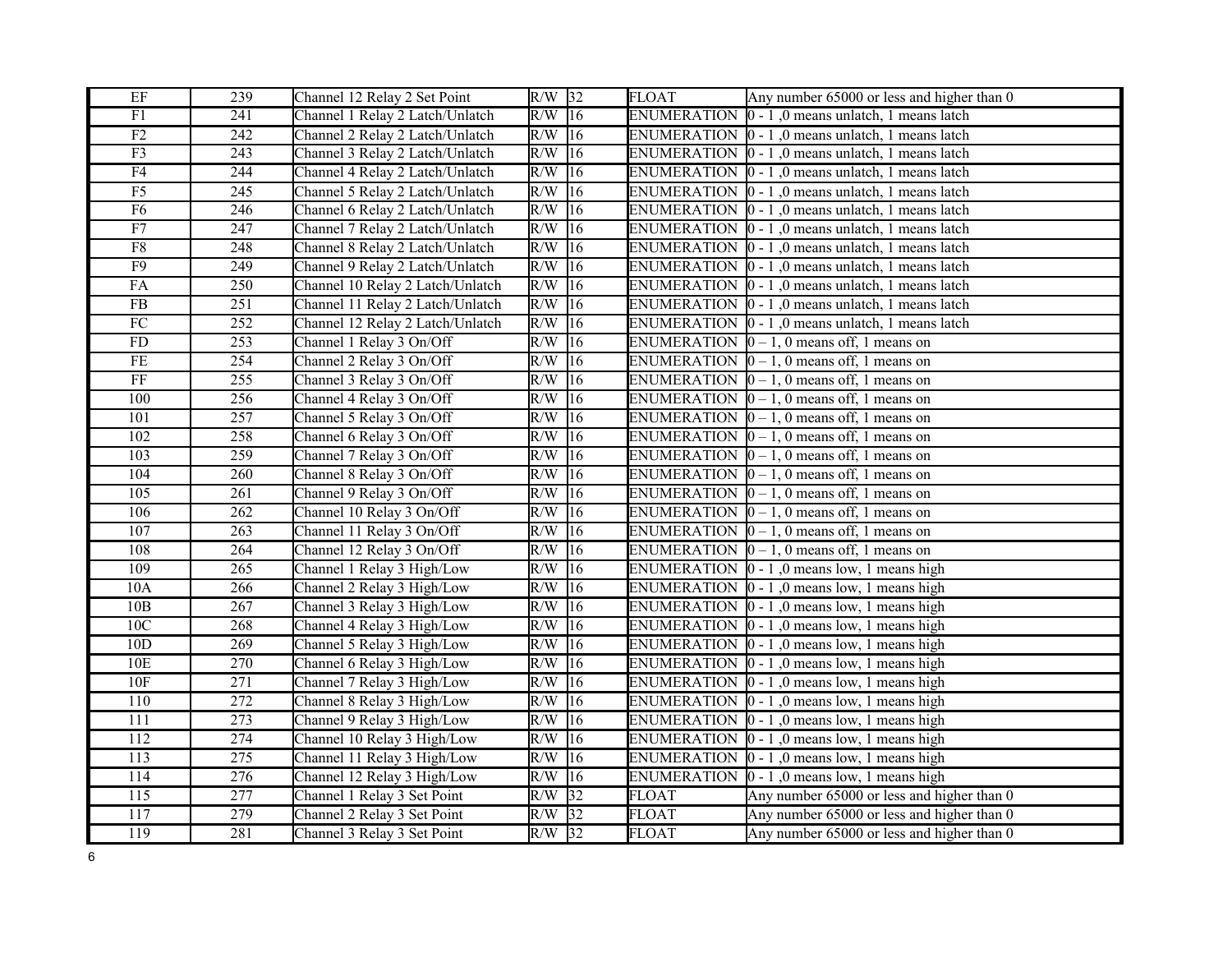| 11B | 283              | Channel 4 Relay 3 Set Point      | $R/W$ 32 |                 | <b>FLOAT</b>       | Any number 65000 or less and higher than 0                       |
|-----|------------------|----------------------------------|----------|-----------------|--------------------|------------------------------------------------------------------|
| 11D | 285              | Channel 5 Relay 3 Set Point      | $R/W$ 32 |                 | <b>FLOAT</b>       | Any number 65000 or less and higher than 0                       |
| 11F | 287              | Channel 6 Relay 3 Set Point      | $R/W$ 32 |                 | <b>FLOAT</b>       | Any number 65000 or less and higher than 0                       |
| 121 | 289              | Channel 7 Relay 3 Set Point      | R/W      | 32              | <b>FLOAT</b>       | Any number 65000 or less and higher than 0                       |
| 123 | $\overline{291}$ | Channel 8 Relay 3 Set Point      | $R/W$ 32 |                 | <b>FLOAT</b>       | Any number 65000 or less and higher than 0                       |
| 125 | 293              | Channel 9 Relay 3 Set Point      | $R/W$ 32 |                 | <b>FLOAT</b>       | Any number 65000 or less and higher than 0                       |
| 127 | 295              | Channel 10 Relay 3 Set Point     | R/W      | 32              | <b>FLOAT</b>       | Any number 65000 or less and higher than 0                       |
| 129 | 297              | Channel 11 Relay 3 Set Point     | R/W      | 32              | <b>FLOAT</b>       | Any number 65000 or less and higher than 0                       |
| 12B | 299              | Channel 12 Relay 3 Set Point     | R/W      | 32              | FLOAT              | Any number 65000 or less and higher than 0                       |
| 12D | 301              | Channel 1 Relay 3 Latch/Unlatch  | R/W      | 16              | <b>ENUMERATION</b> | 0 - 1,0 means unlatch, 1 means latch                             |
| 12E | $\overline{302}$ | Channel 2 Relay 3 Latch/Unlatch  | R/W      | 16              | <b>ENUMERATION</b> | $ 0 - 1 $ , 0 means unlatch, 1 means latch                       |
| 12F | 303              | Channel 3 Relay 3 Latch/Unlatch  | R/W      | 16              | <b>ENUMERATION</b> | $0 - 1$ , 0 means unlatch, 1 means latch                         |
| 130 | 304              | Channel 4 Relay 3 Latch/Unlatch  | R/W      | 16              |                    | ENUMERATION $\vert 0 - 1 \vert$ , 0 means unlatch, 1 means latch |
| 131 | 305              | Channel 5 Relay 3 Latch/Unlatch  | R/W      | 16              |                    | ENUMERATION $[0 - 1]$ , 0 means unlatch, 1 means latch           |
| 132 | 306              | Channel 6 Relay 3 Latch/Unlatch  | R/W      | 16              |                    | ENUMERATION $\vert 0 - 1 \vert$ , 0 means unlatch, 1 means latch |
| 133 | 307              | Channel 7 Relay 3 Latch/Unlatch  | R/W      | $\overline{16}$ |                    | ENUMERATION $\vert 0 - 1 \vert$ , 0 means unlatch, 1 means latch |
| 134 | 308              | Channel 8 Relay 3 Latch/Unlatch  | R/W      | 16              |                    | ENUMERATION $\vert 0 - 1 \vert$ , 0 means unlatch, 1 means latch |
| 135 | 309              | Channel 9 Relay 3 Latch/Unlatch  | R/W      | 16              |                    | ENUMERATION $\vert 0 - 1 \vert$ , 0 means unlatch, 1 means latch |
| 136 | 310              | Channel 10 Relay 3 Latch/Unlatch | R/W      | 16              |                    | ENUMERATION $\vert 0 - 1 \vert$ , 0 means unlatch, 1 means latch |
| 137 | $\overline{311}$ | Channel 11 Relay 3 Latch/Unlatch | R/W      | 16              |                    | ENUMERATION $\vert 0 - 1 \vert$ , 0 means unlatch, 1 means latch |
| 138 | 312              | Channel 12 Relay 3 Latch/Unlatch | R/W      | 16              |                    | ENUMERATION $\vert 0 - 1 \vert$ , 0 means unlatch, 1 means latch |
| 139 | 313              | Channel 1 Relay 4 On/Off         | R/W      | 16              |                    | ENUMERATION $[0 - 1, 0$ means off, 1 means on                    |
| 13A | $\overline{314}$ | Channel 2 Relay 4 On/Off         | R/W      | 16              |                    | ENUMERATION $[0 - 1, 0$ means off, 1 means on                    |
| 13B | 315              | Channel 3 Relay 4 On/Off         | R/W      | 16              |                    | ENUMERATION $[0 - 1, 0$ means off, 1 means on                    |
| 13C | $\overline{316}$ | Channel 4 Relay 4 On/Off         | R/W      | $ 16\rangle$    |                    | ENUMERATION $\vert 0-1, 0 \vert$ means off, 1 means on           |
| 13D | 317              | Channel 5 Relay 4 On/4ff         | R/W      | 16              |                    | ENUMERATION $[0 - 1, 0$ means off, 1 means on                    |
| 13E | 318              | Channel 6 Relay 4 On/Off         | R/W      | 16              | <b>ENUMERATION</b> | $ 0 - 1$ , 0 means off, 1 means on                               |
| 13F | $\overline{319}$ | Channel 7 Relay 4 On/Off         | R/W      | 16              |                    | ENUMERATION $\vert 0-1, 0 \vert$ means off, 1 means on           |
| 140 | 320              | Channel 8 Relay 4 On/Off         | R/W      | 16              | <b>ENUMERATION</b> | $0-1$ , 0 means off, 1 means on                                  |
| 141 | 321              | Channel 9 Relay 4 On/Off         | R/W      | 16              |                    | ENUMERATION $[0 - 1, 0$ means off, 1 means on                    |
| 142 | 322              | Channel 10 Relay 4 On/Off        | R/W      | 16              |                    | ENUMERATION $[0 - 1, 0$ means off, 1 means on                    |
| 143 | 323              | Channel 11 Relay 4 On/Off        | R/W      | 16              |                    | ENUMERATION $[0 - 1, 0$ means off, 1 means on                    |
| 144 | 324              | Channel 12 Relay 4 On/Off        | R/W      | 16              |                    | ENUMERATION $[0 - 1, 0$ means off, 1 means on                    |
| 145 | $\overline{325}$ | Channel 1 Relay 4 High/Low       | R/W      | 16              |                    | ENUMERATION $\vert 0 - 1 \vert$ , 0 means low, 1 means high      |
| 146 | 326              | Channel 2 Relay 4 High/Low       | R/W      | 16              | <b>ENUMERATION</b> | $[0 - 1]$ , 0 means low, 1 means high                            |
| 147 | 327              | Channel 3 Relay 4 High/Low       | R/W      | 16              | <b>ENUMERATION</b> | $ 0 - 1 $ , 0 means low, 1 means high                            |
| 148 | 328              | Channel 4 Relay 4 High/Low       | R/W      | 16              |                    | ENUMERATION $\vert 0 - 1 \vert$ , 0 means low, 1 means high      |
| 149 | 329              | Channel 5 Relay 4 High/Low       | R/W      | 16              |                    | ENUMERATION $\vert 0 - 1 \vert$ , 0 means low, 1 means high      |
| 14A | 330              | Channel 6 Relay 4 High/Low       | R/W      | 16              |                    | ENUMERATION $\vert 0 - 1 \vert$ , 0 means low, 1 means high      |
| 14B | $\overline{331}$ | Channel 7 Relay 4 High/Low       | $R/W$ 16 |                 |                    | ENUMERATION $\vert 0 - 1 \vert$ , 0 means low, 1 means high      |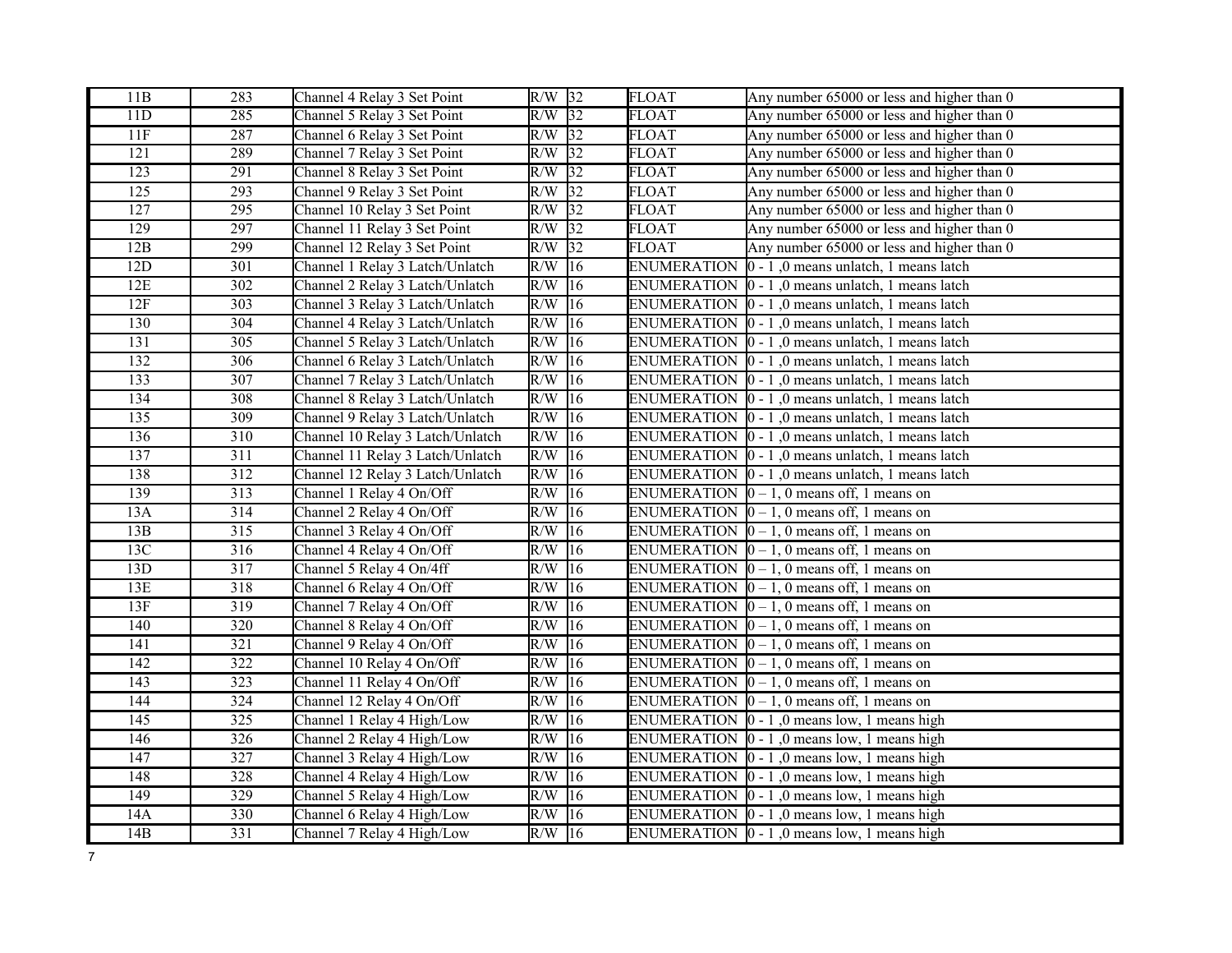| 14C              | 332              | Channel 8 Relay 4 High/Low       | $R/W$ 16         |                              |                    | ENUMERATION  0 - 1,0 means low, 1 means high                     |
|------------------|------------------|----------------------------------|------------------|------------------------------|--------------------|------------------------------------------------------------------|
| 14D              | 333              | Channel 9 Relay 4 High/Low       | R/W              | 16                           |                    | ENUMERATION $\vert 0 - 1 \vert$ , 0 means low, 1 means high      |
| 14E              | 334              | Channel 10 Relay 4 High/Low      | R/W              | $ 16\rangle$                 |                    | ENUMERATION $\vert 0 - 1 \vert$ , 0 means low, 1 means high      |
| 14F              | 335              | Channel 11 Relay 4 High/Low      | R/W              | $ 16\rangle$                 | <b>ENUMERATION</b> | $ 0 - 1 $ , 0 means low, 1 means high                            |
| 150              | 336              | Channel 12 Relay 4 High/Low      | R/W              | 16                           | <b>ENUMERATION</b> | $ 0 - 1 $ , 0 means low, 1 means high                            |
| 151              | 337              | Channel 1 Relay 4 Set Point      | R/W              | 32                           | <b>FLOAT</b>       | Any number 65000 or less and higher than 0                       |
| 153              | 339              | Channel 2 Relay 4 Set Point      | R/W              | 32                           | <b>FLOAT</b>       | Any number 65000 or less and higher than 0                       |
| $\overline{155}$ | $\overline{341}$ | Channel 3 Relay 4 Set Point      | R/W              | $\overline{32}$              | <b>FLOAT</b>       | Any number 65000 or less and higher than 0                       |
| 157              | 343              | Channel 4 Relay 4 Set Point      | $R/W$ 32         |                              | <b>FLOAT</b>       | Any number 65000 or less and higher than 0                       |
| 159              | 345              | Channel 5 Relay 4 Set Point      | R/W              | $\overline{32}$              | <b>FLOAT</b>       | Any number 65000 or less and higher than 0                       |
| 15B              | 347              | Channel 6 Relay 4 Set Point      | R/W              | $\sqrt{32}$                  | <b>FLOAT</b>       | Any number 65000 or less and higher than 0                       |
| 15D              | 349              | Channel 7 Relay 4 Set Point      | R/W              | 32                           | <b>FLOAT</b>       | Any number 65000 or less and higher than 0                       |
| 15F              | 351              | Channel 8 Relay 4 Set Point      | $R/W$ 32         |                              | <b>FLOAT</b>       | Any number 65000 or less and higher than 0                       |
| 161              | 353              | Channel 9 Relay 4 Set Point      | R/W              | 32                           | <b>FLOAT</b>       | Any number 65000 or less and higher than 0                       |
| 163              | 355              | Channel 10 Relay 4 Set Point     | $R/\overline{W}$ | 32                           | <b>FLOAT</b>       | Any number 65000 or less and higher than 0                       |
| 165              | 357              | Channel 11 Relay 4 Set Point     | R/W              | $\overline{32}$              | <b>FLOAT</b>       | Any number 65000 or less and higher than 0                       |
| 167              | 359              | Channel 12 Relay 4 Set Point     | R/W              | $\overline{32}$              | <b>FLOAT</b>       | Any number 65000 or less and higher than 0                       |
| 169              | 361              | Channel 1 Relay 4 Latch/Unlatch  | R/W              | 16                           | <b>ENUMERATION</b> | $0 - 1$ , 0 means unlatch, 1 means latch                         |
| 16A              | $\overline{362}$ | Channel 2 Relay 4 Latch/Unlatch  | R/W              | $\overline{16}$              | <b>ENUMERATION</b> | $0 - 1$ , 0 means unlatch, 1 means latch                         |
| 16B              | 363              | Channel 3 Relay 4 Latch/Unlatch  | R/W              | 16                           | <b>ENUMERATION</b> | $\vert 0 - 1 \rangle$ , 0 means unlatch, 1 means latch           |
| 16C              | 364              | Channel 4 Relay 4 Latch/Unlatch  | R/W              | $ 16\rangle$                 | <b>ENUMERATION</b> | $ 0 - 1 $ , 0 means unlatch, 1 means latch                       |
| 16D              | 365              | Channel 5 Relay 4 Latch/Unlatch  | R/W              | 16                           | <b>ENUMERATION</b> | $ 0 - 1 $ , 0 means unlatch, 1 means latch                       |
| 16E              | $\overline{366}$ | Channel 6 Relay 4 Latch/Unlatch  | R/W              | $\overline{16}$              | <b>ENUMERATION</b> | $0 - 1$ , 0 means unlatch, 1 means latch                         |
| 16F              | 367              | Channel 7 Relay 4 Latch/Unlatch  | R/W              | $ 16\rangle$                 | <b>ENUMERATION</b> | $\vert$ 0 - 1,0 means unlatch, 1 means latch                     |
| 170              | 368              | Channel 8 Relay 4 Latch/Unlatch  | R/W              | $ 16\rangle$                 | <b>ENUMERATION</b> | $\vert$ 0 - 1,0 means unlatch, 1 means latch                     |
| 171              | 369              | Channel 9 Relay 4 Latch/Unlatch  | R/W              | $\overline{16}$              | <b>ENUMERATION</b> | $ 0 - 1 $ , 0 means unlatch, 1 means latch                       |
| 172              | 370              | Channel 10 Relay 4 Latch/Unlatch | R/W              | $ 16\rangle$                 | <b>ENUMERATION</b> | $0 - 1$ , 0 means unlatch, 1 means latch                         |
| 173              | 371              | Channel 11 Relay 4 Latch/Unlatch | R/W              | 16                           |                    | ENUMERATION $\vert 0 - 1 \vert$ , 0 means unlatch, 1 means latch |
| 174              | 372              | Channel 12 Relay 4 Latch/Unlatch | R/W              | 16                           |                    | ENUMERATION $\vert 0 - 1 \vert$ , 0 means unlatch, 1 means latch |
| 175              | 373              | Channel 9 Select Wired or Radio  | R/W              | 16                           |                    | ENUMERATION $\vert 0 - 1 \vert$ , 0 means wired, 1 means radio   |
| 176              | $\overline{374}$ | Channel 10 Select Wired or Radio | R/W              | $\overline{16}$              |                    | ENUMERATION $\vert 0 - 1 \vert$ , 0 means wired, 1 means radio   |
| 177              | $\overline{375}$ | Channel 11 Select Wired or Radio | R/W              | $ 16\rangle$                 |                    | ENUMERATION $\vert 0 - 1 \vert$ , 0 means wired, 1 means radio   |
| 178              | 376              | Channel 12 Select Wired or Radio | R/W              | $ 16\rangle$                 | <b>ENUMERATION</b> | $ 0 - 1 $ , 0 means wired, 1 means radio                         |
| 179              | 377              | Channel 9 Scale                  | R/W              | $\overline{16}$              | <b>INTEGER</b>     | $-65000$                                                         |
| 17A              | 378              | Channel 10 Scale                 | R/W              | 16                           | <b>INTEGER</b>     | $-65000$                                                         |
| 17B              | 379              | Channel 11 Scale                 | R/W              | 16                           | <b>INTEGER</b>     | $-65000$                                                         |
| 17C              | 380              | Channel 12 Scale                 | $R/W$ 16         |                              | <b>INTEGER</b>     | -65000                                                           |
|                  |                  |                                  |                  | <b>Modbus and Build Data</b> |                    |                                                                  |
| 1771             | 6001             | <b>Modbus Address</b>            | $R/W$ 16         |                              | <b>INTEGER</b>     | $-247$                                                           |
| 1772             | 6002             | Modbus Baud Rate                 | $R/W$ 16         |                              | <b>INTEGER</b>     | Any Valid Baud Rate. See Below.                                  |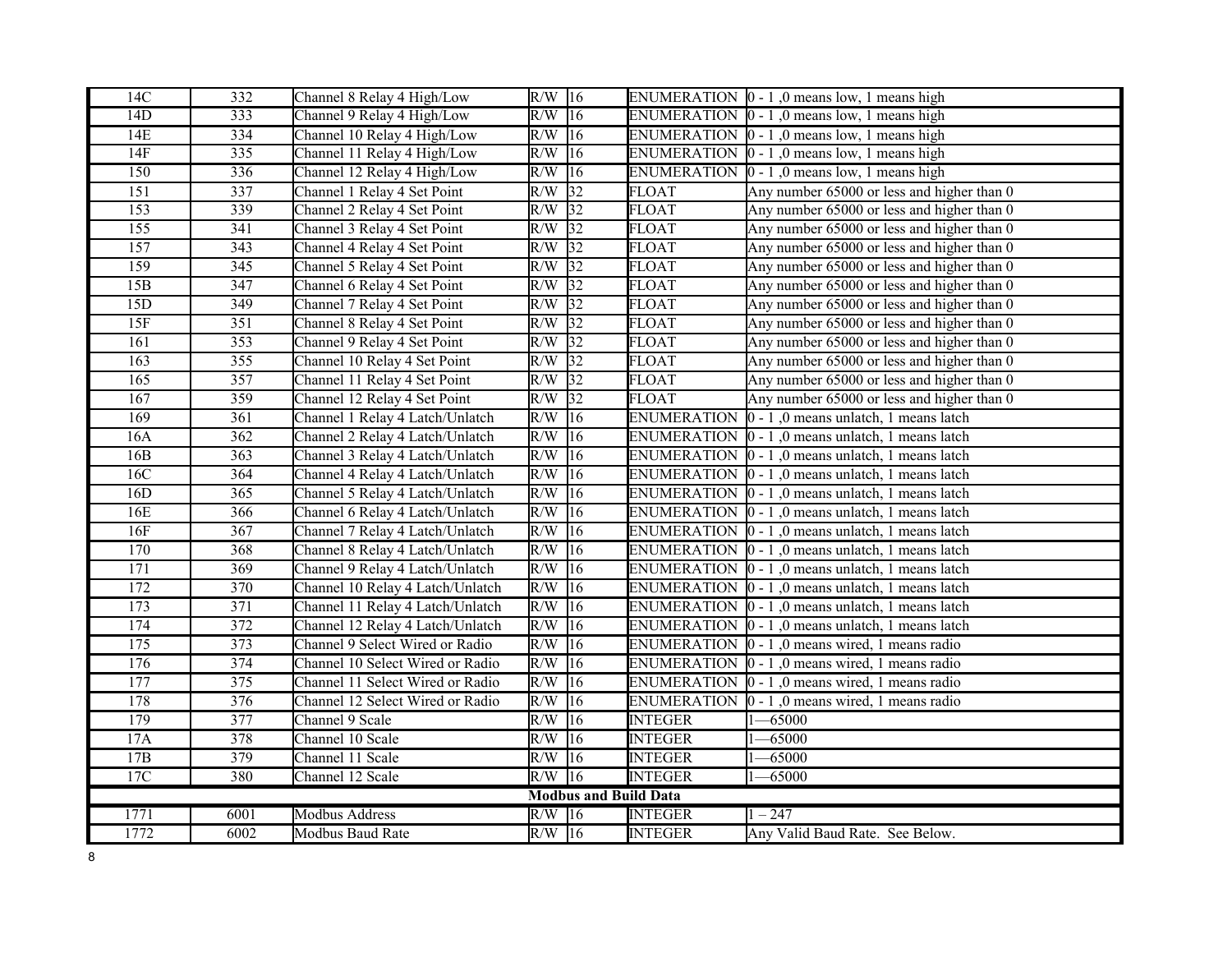| 1773 | 6003 | Month                           | $\overline{R}$          | 16                           | <b>INTEGER</b>                  | $1 - 12$                                                                      |
|------|------|---------------------------------|-------------------------|------------------------------|---------------------------------|-------------------------------------------------------------------------------|
| 1774 | 6004 | Day                             | $\overline{\mathrm{R}}$ | $\overline{16}$              | <b>INTEGER</b>                  | $\overline{-31}$                                                              |
| 1775 | 6005 | Year                            | $\overline{\mathsf{R}}$ | $\overline{16}$              | <b>INTEGER</b>                  | $2009 -$                                                                      |
| 1776 | 6006 | Serial Number Character         | R                       | 16                           | <b>ENUMERATION</b>              | $0 - 52$ See Serial Number below                                              |
| 1777 | 6007 | Serial Number                   | $\overline{\mathtt{R}}$ | $\overline{32}$              | <b>LONG INT</b>                 | $1 - 99999$                                                                   |
|      |      |                                 |                         |                              | <b>Settings in Startup Menu</b> |                                                                               |
| 177A | 6010 | Can Change Startup Menu Options | $\overline{\mathbb{R}}$ | $\overline{16}$              |                                 | ENUMERATION $\vert 0 - 1$ , 1 can change startup menu items. 0 cannot change. |
| 177B | 6011 | Restore to Factory Default      | $\overline{R/W}$        | $\overline{16}$              |                                 | ENUMERATION When read will be 0. When you want to restore write a 1.          |
| 177C | 6012 | Relay 4 as Fault Relay          | R/W                     | $ 16\rangle$                 |                                 | ENUMERATION $\vert 0 - 1$ , 0 means normal relay, 1 means Fault Relay         |
| 177D | 6013 | Relay 1 Fail Safe               | R/W                     | $\overline{16}$              |                                 | ENUMERATION $\vert 0 - 1$ , 0 means not Fail Safe, 1 means Fail Safe          |
| 177E | 6014 | Relay 2 Fail Safe               | R/W                     | $\overline{16}$              |                                 | ENUMERATION $\boxed{0 - 1, 0}$ means not Fail Safe, 1 means Fail Safe         |
| 177F | 6015 | Relay 3 Fail Safe               | R/W                     | $\overline{16}$              |                                 | ENUMERATION $\vert 0 - 1$ , 0 means not Fail Safe, 1 means Fail Safe          |
| 1780 | 6016 | Relay 4 Fail Safe               | R/W                     | $\overline{16}$              |                                 | ENUMERATION $\vert 0 - 1$ , 0 means not Fail Safe, 1 means Fail Safe          |
| 1781 | 6017 | <b>Fault Terminal Fail Safe</b> | $\overline{R/W}$        | $\overline{16}$              |                                 | ENUMERATION $\vert 0 - 1$ , 0 means not Fail Safe, 1 means Fail Safe          |
| 1782 | 6018 | Radio Timeout                   | R/W                     | $\overline{16}$              | <b>INTEGER</b>                  | 6-255. This is the timeout in minutes.                                        |
| 1783 | 6019 | Network Channel                 | R/W                     | $\overline{16}$              | <b>INTEGER</b>                  | $1 - 78$                                                                      |
| 1784 | 6020 | Primary Secondary               | $R/W$ 16                |                              |                                 | ENUMERATION $[0 - 1, 0$ means Primary, 1 means Secondary.                     |
|      |      |                                 |                         | <b>Relays in Alarm State</b> |                                 |                                                                               |
| 1785 | 6021 | Relay 1 is in Alarm             | $\mathbf R$             | $\overline{16}$              |                                 | ENUMERATION $[0 - 1, 0$ means not in Alarm, 1 means in Alarm                  |
| 1786 | 6022 | Relay 2 is in Alarm             | $\overline{\mathrm{R}}$ | $\overline{16}$              |                                 | ENUMERATION $[0 - 1, 0$ means not in Alarm, 1 means in Alarm                  |
| 1787 | 6023 | Relay 3 is in Alarm             | $\overline{\mathrm{R}}$ | $\overline{16}$              |                                 | ENUMERATION $\vert 0 - 1$ , 0 means not in Alarm, 1 means in Alarm            |
| 1788 | 6024 | Relay 4 is in Alarm             | $\overline{\mathsf{R}}$ | $\overline{16}$              |                                 | ENUMERATION $\vert 0-1, 0 \vert$ means not in Alarm, 1 means in Alarm         |
| 1789 | 6025 | Fault Relay is in Alarm         | $\overline{\mathrm{R}}$ | $\overline{16}$              |                                 | ENUMERATION $[0 - 1, 0$ means not in Alarm, 1 means in Alarm                  |
| 178A | 6026 | Channels 1-12 in Alarm          | $\overline{\mathsf{R}}$ | $\overline{32}$              |                                 | ENUMERATION Each bit corresponds to a Channel. 1 means in Alarm               |
| 178C | 6028 | Not used on 12 Channel 7010     |                         | $\overline{32}$              |                                 |                                                                               |
| 178E | 6030 | <b>Reset Relays</b>             | R/W                     | $\overline{16}$              |                                 | ENUMERATION Reads always a 0. Write 1 to reset the relays.                    |
|      |      |                                 |                         | <b>Diagnostics Data</b>      |                                 |                                                                               |
| 2704 | 9988 | Reset                           | $R/W$ 16                |                              | <b>INTEGER</b>                  | Read 0. If user sets to 1, resets the unit.                                   |
| 2705 | 9989 | Serial Receive Good Count       | $\overline{\mathsf{R}}$ | 16                           | <b>UINT</b>                     | $0 - 65535$                                                                   |
| 2706 | 9990 | Serial Receive Error Count      | $\overline{\mathrm{R}}$ | $\overline{16}$              | <b>UINT</b>                     | $0 - 65535$                                                                   |
| 2707 | 9991 | Serial Transmit Good Count      | R                       | $\overline{16}$              | <b>UINT</b>                     | $0 - 65535$                                                                   |
| 2708 | 9992 | Serial Transmit Error Count     | $\overline{\mathsf{R}}$ | 16                           | <b>UINT</b>                     | $0 - 65535$                                                                   |
| 2709 | 9993 | Radio Receive Good Count        | $\overline{\mathrm{R}}$ | $\overline{16}$              | <b>UINT</b>                     | $0 - 65535$                                                                   |
| 270A | 9994 | Radio Receive Error Count       | $\overline{\mathsf{R}}$ | 16                           | <b>UINT</b>                     | $0 - 65535$                                                                   |
| 270B | 9995 | Radio Transmit Good Count       | $\overline{\mathsf{R}}$ | $\overline{16}$              | <b>UINT</b>                     | $0 - 65535$                                                                   |
| 270C | 9996 | Radio Transmit Error Count      | $\overline{\mathsf{R}}$ | $\overline{16}$              | <b>UINT</b>                     | $0 - 65535$                                                                   |
| 270D | 9997 | <b>Uptime Days</b>              | $\overline{\mathrm{R}}$ | 16                           | <b>UINT</b>                     | $0 - 65535$                                                                   |
| 270E | 9998 | <b>Uptime Hours</b>             | R                       | $\overline{16}$              | <b>UINT</b>                     | $0 - 65535$                                                                   |
| 270F | 9999 | <b>Uptime Minutes</b>           | $\overline{\mathsf{R}}$ | $\overline{16}$              | <b>UINT</b>                     | $0 - 65535$                                                                   |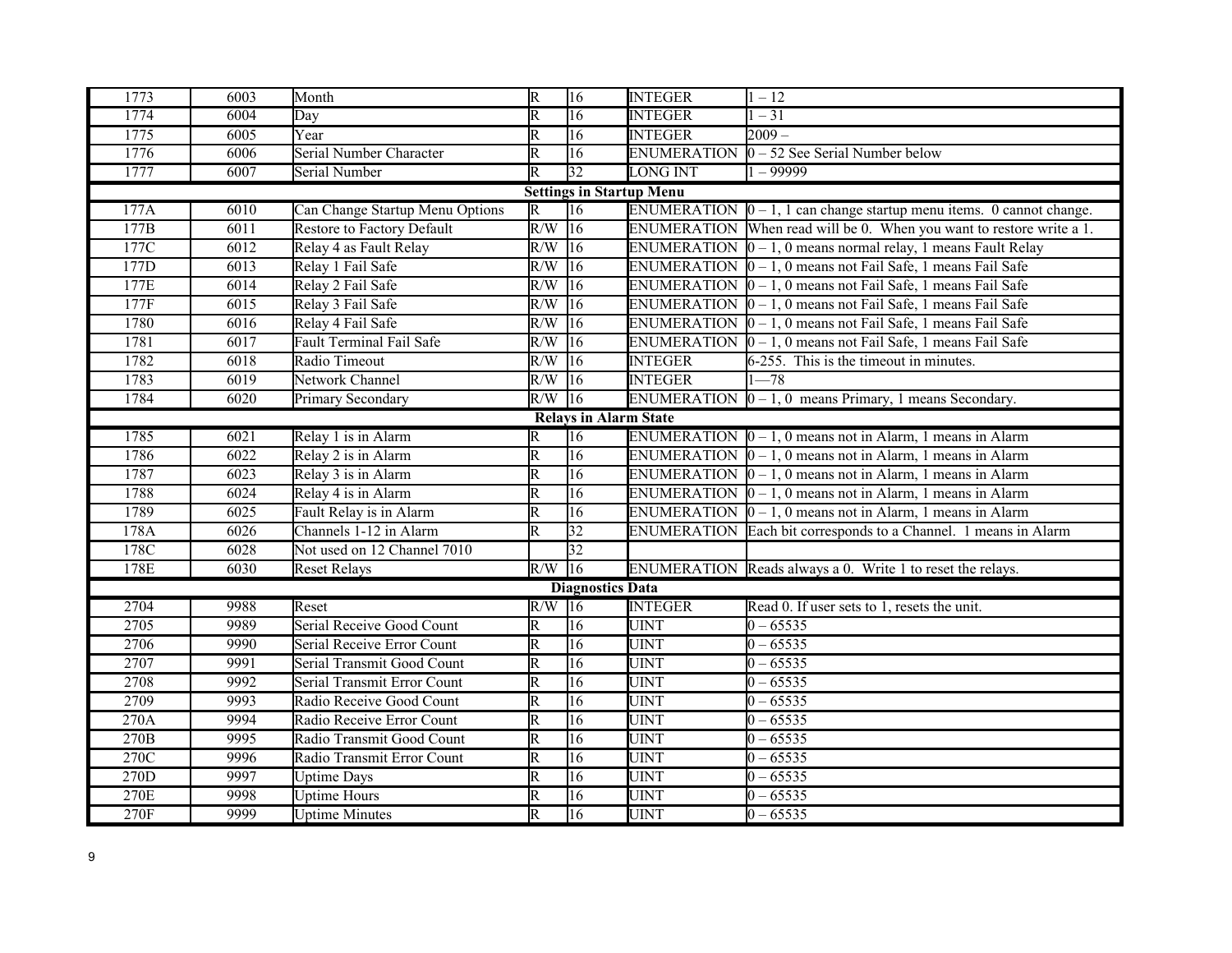| MODE SENSOR MODE |                  |                     | <b>Valid Baud Rates</b> |
|------------------|------------------|---------------------|-------------------------|
|                  | <b>OINORMAL</b>  |                     | 4800                    |
|                  | 1 NULL           |                     | 9600                    |
|                  | 2 CALIBRATION    |                     | 19200                   |
|                  | 3RELAY           |                     |                         |
|                  | 4 Radio ADD      | <b>GAS TYPE NUM</b> | <b>GAS</b>              |
|                  | 5Diagnostic/Batt |                     | $0$ $H2S$               |
|                  | 6 Advanced Menu  |                     | 1 SO <sub>2</sub>       |
|                  | 7 Admin Menu     |                     | 2 O2                    |
|                  |                  |                     | 3 <sub>CO</sub>         |

| Serial Number<br>Char                     | <b>Char</b>                                                   |
|-------------------------------------------|---------------------------------------------------------------|
| $\overline{1}$                            |                                                               |
|                                           | $\frac{A}{B} \frac{B}{C} \frac{C}{D} \frac{E}{E} \frac{F}{F}$ |
|                                           |                                                               |
| $\frac{2}{3}$ $\frac{3}{4}$ $\frac{4}{5}$ |                                                               |
|                                           |                                                               |
|                                           | $\frac{6}{7}$                                                 |
|                                           |                                                               |
| $\overline{8}$                            | $\overline{H}$                                                |
| $\frac{1}{9}$                             |                                                               |
| 10                                        |                                                               |
| $\frac{1}{11}$                            |                                                               |
| $\frac{1}{12}$                            |                                                               |
|                                           |                                                               |
| $\frac{13}{14}$                           |                                                               |
| $\overline{15}$                           |                                                               |
| $\overline{16}$                           |                                                               |
| 17                                        |                                                               |
| 18                                        |                                                               |
| <u>19</u>                                 |                                                               |
| $\frac{20}{2}$                            |                                                               |
| $\overline{21}$                           |                                                               |
| $\frac{1}{22}$                            |                                                               |
| $\overline{23}$                           |                                                               |
| $\overline{24}$                           |                                                               |
| 25                                        |                                                               |
| $\frac{26}{5}$                            | $\overline{z}$                                                |
| $\overline{27}$                           | AA                                                            |
| 28                                        | AB                                                            |

| Valid Baud Rates |
|------------------|
|                  |
| 4800             |
| 9600             |
| 19200            |

| 4Radio ADD                                                                                               | <b>GAS TYPE NUM</b> | <b>GAS</b>            |
|----------------------------------------------------------------------------------------------------------|---------------------|-----------------------|
| 5Diagnostic/Batt                                                                                         |                     | $0$ H <sub>2S</sub>   |
| 6 Advanced Menu                                                                                          |                     | 1 SO2                 |
| 7 Admin Menu                                                                                             |                     | 2 02                  |
|                                                                                                          |                     | 3 CO                  |
|                                                                                                          |                     | $4$ CL <sub>2</sub>   |
| Char                                                                                                     |                     | $5$ $CO2$             |
| $\mathbf{1}$<br>Α                                                                                        |                     | 6LEL                  |
| $\overline{a}$<br>B                                                                                      |                     | $7$ VOC               |
| 3<br>$\mathsf C$                                                                                         |                     | 8FEET                 |
| $\overline{4}$<br>D                                                                                      |                     | $9$ HCI               |
| $\vert$<br>E                                                                                             |                     | $10$ <sub>NH3</sub>   |
| 6<br>F                                                                                                   |                     | 11 H2                 |
| $\overline{7}$<br>${\mathsf G}$                                                                          |                     | $12$ CIO <sub>2</sub> |
| 8 <br>$\boldsymbol{\mathsf{H}}$                                                                          |                     | $13$ $HCN$            |
| 9                                                                                                        | $14$ F <sub>2</sub> |                       |
| 10<br>J                                                                                                  |                     | $15$ HF               |
| 11<br>Κ                                                                                                  |                     | $16$ CH <sub>2O</sub> |
| 12<br>┗                                                                                                  |                     | $17$ NO <sub>2</sub>  |
| $\overline{13}$<br>$\mathsf{M}% _{T}=\mathsf{M}_{T}\!\left( a,b\right) ,\ \mathsf{M}_{T}=\mathsf{M}_{T}$ |                     | $18$ O3               |
| $\overline{14}$<br>${\sf N}$                                                                             |                     | 19 INCHES             |
| 15<br>$\circ$                                                                                            |                     | $20 4-20$             |
| $\overline{16}$<br>P                                                                                     |                     | 21 Not Specified      |
| $\overline{17}$<br>$\mathsf Q$                                                                           | $22C^{\circ}$       |                       |
| 18<br>${\sf R}$                                                                                          | $23$ $F^{\circ}$    |                       |
| 19<br>S                                                                                                  |                     | 24.N Future Gases     |

| 21<br>22 |    | <b>SENSOR TYPE</b><br><b>NUM</b> | <b>SENSOR</b> |
|----------|----|----------------------------------|---------------|
| 23       | W  |                                  | 0 EC          |
| 24       | v  |                                  | $1$ IIR       |
| 25       |    |                                  | 2 CB          |
| 26       |    |                                  | 3MOS          |
| 27       | AA |                                  | 4PID          |
| 28       | AB |                                  | 5TANK         |